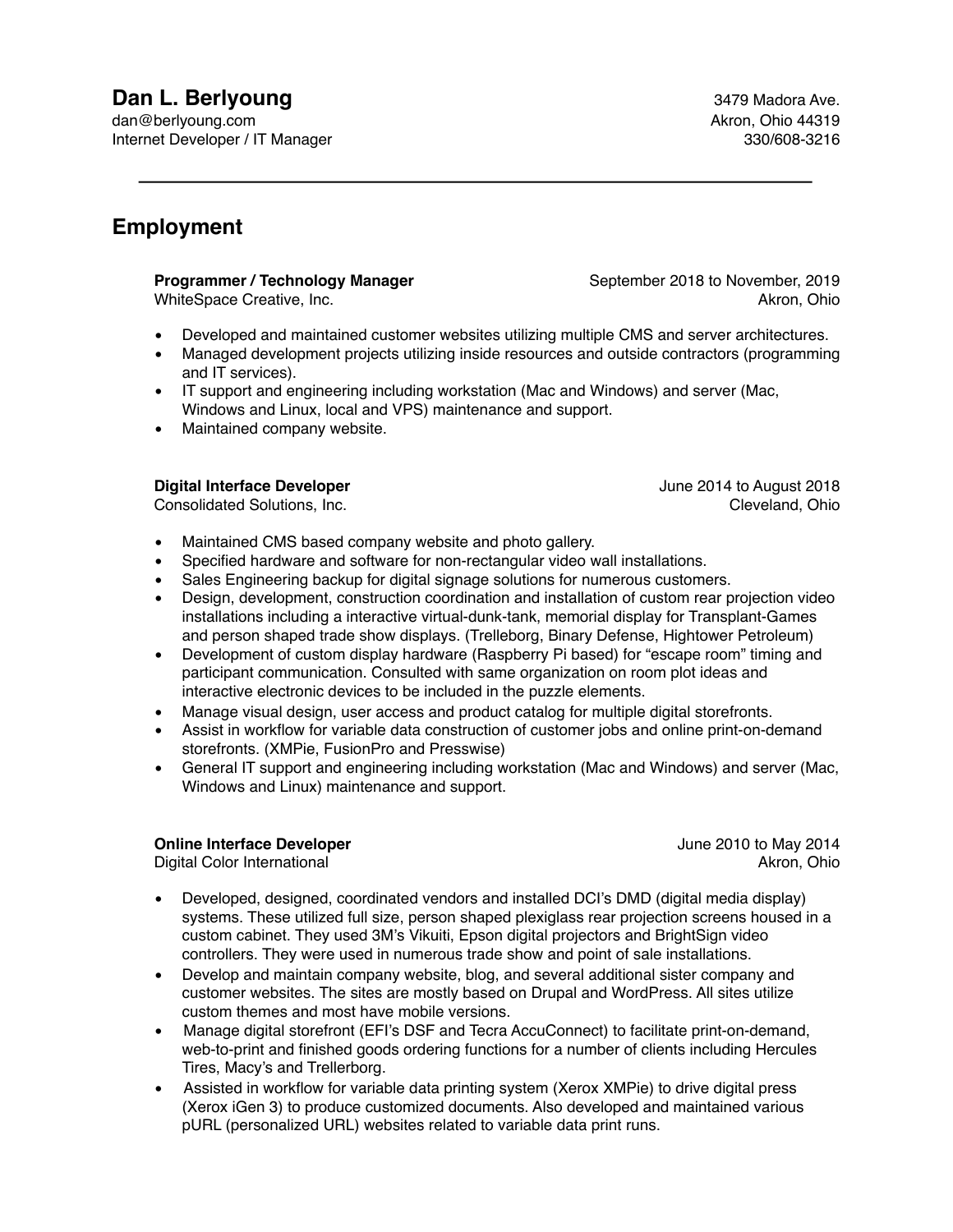- Created QR Code management system (dciqr.com) to allow our company and our customers to create and track QR code usage. The system provides hit statists, scan locations, URL redirection and microsite hosting. This system was coded from scratch utilizing the LAMP stack and the CakePHP MVC framework.
- Assisted in general IT support and engineering including workstation (Mac and Windows) and server (Mac, Windows and Linux) maintenance and support.

### **Programmer/IT Manager** June 2008 to May 2010

Lunar Cow Design, LLC. Akron, Ohio and the United States of the United States of Akron, Ohio and Akron, Ohio

- Lead web developer for numerous client sites, most notably International Marine Animal Trainer's Association (imata.org), DolphinQuest (dolphinquest.com) and Oceans of Fun ([oceansoffun.org](http://oceansoffun.org)).
- Revised and extended proprietary CMS engine for use with client websites. Written in PHP/ MySQL and utilizing jQuery, SWFobject and various other JavaScript libraries. It featured a plugin architecture that included a calendar, file upload, and home page 'stacker' management.
- Developed numerous Flash CS3 website elements. Specialized in interfacing these Flash movies with PHP interfaces to MySQL databases. Also created a number of Flash based games including random name generators with Facebook variants and educational quiz games focusing on marine mammal identification and trivia.
- Developed internal CRM utilizing a MVC (CakePHP) framework that tracked customers, contacts, leads, invoices, projects and sales.
- Designed and developed guest reservation and merchandise shopping cart for Oceans of Fun (oceansoffun.org) again utilizing a MVC (CakePHP) framework.
- Managed various contract developers who contributed to a number of customer projects.
- Maintained internal network, internal Windows 2000 file server and two public CentOS/RHEE LAMP stack (Linux/Apache/MySQL/PHP) servers.
- Maintained Mac and Windows (XP and Win7) workstations.

**Technical Director Contracts Technical Director Contracts Contracts Contracts Contracts Contracts Contracts Contracts Contracts Contracts Contracts Contracts Contracts Contracts Contracts** Trendesign, L.L.C. **Akron, Ohio Akron, Ohio Akron, Ohio Akron, Ohio Akron, Ohio** 

- Lead web developer for numerous client sites, most notably Chuck E. Cheese (chuckecheese.com).
- Specified, implemented, customized and maintained online e-commerce site for Chuck E. Cheese to sell gift cards, children's toys and apparel.
- Developed several CakePHP/MySQL based sites to manage various data sets including membership tracking and payments; send-a-coupon-to-a-friend system; ad-placement and marketing information.
- Develop advanced Flash/ActionScript projects which integrate Flash with PHP & MySQL.
- Created numerous Flash based arcade style games.
- Work closely with Art Director on all projects to convert Freehand and Photoshop artwork to interactive Flash animations and HTML/CSS websites.
- Maintain in office network, file servers (Mac OS X) and web servers (Mac OS X, Linux, Plesk).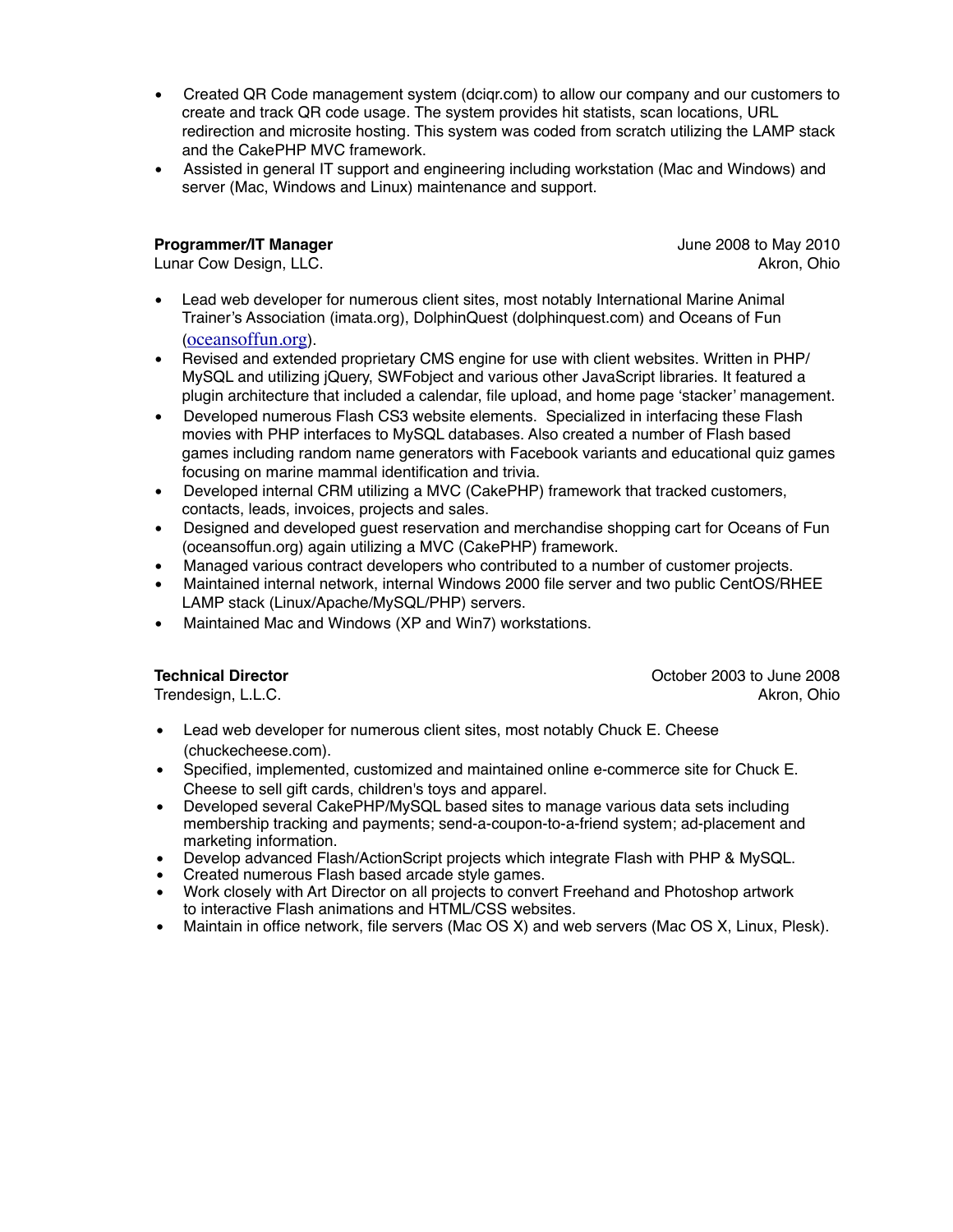#### **Interface Developer, Web Developer Consumer 2001 to June 2003**

Telantis Research Inc., NeTeam International Acromoversity Channel Akron, Ohio

- Development of PHP/web based configuration system for web enabled VoIP phone system running Linux and VXworks.
- Integration of multiple open source PHP systems to create cohesive interface and function.
- Design and creation of graphics and interface elements for use in configuration system and general device interface.
- Management of Linux based systems including user administration, network configuration, and MySQL database management.
- Development and maintenance of corporate website.
- Backup support of corporate network and IP phone system including wired and wireless connections.

### **Adjunct Faculty University Instructor** Matches Adjunct 1998 to June 2007

The University of Akron, College of Education & College of Art Akron, Ohio

- *Advanced Multimedia* Developed and taught graduate level College of Education course in multimedia design and development utilizing Macromedia Flash and Director.
- *Interactive Multimedia* Developed and taught undergraduate level course for College of Art in multimedia design and development utilizing Macromedia Director.
- *Introduction to Visual Literacy* Developed and taught workshop to introduce College of Education students to basic graphic design principles.
- *HTML For the Web* Developed and taught workshop in website design, maintenance and HTML coding.
- *Introduction to the Web* Developed and taught workshop to introduce students to web page creation with hand coded HTML.

**Self-Employed** Full time May 1997 to October 2001 Saturday! Akron, Ohio

- Developed and manage web-based art show registration and jurying system. (ojs.biz)
- Custom multimedia development of CD ROMs and Internet games using Macromedia Director and Shockwave.
- Onsite training of HTML, Website design and multimedia development.
- CGI scripting and database interface with PHP, Perl and MySQL.
- Website design and HTML coding.
- Managed all facets of business, including A/R, A/P, networking, quoting, sales and workload prioritizing.
- Performed subcontractor work for significant clients including: Chuck E. Cheese, Goodyear Tire and Rubber, Westfield Insurance and Hitchcock, Fleming and Associates.

#### **Graduate Assistantship, Instructional Resource Center** January 1996 to May 1997

Kent State University, College of Education Kent, Ohio Kent, Ohio

- Research and development of new technologies for use in computer labs.
- Upgrade and maintenance of multimedia oriented Macintosh and PC systems in computer lab.
- Implementation and maintenance of Macintosh based web server with live video feed.
- Provide education and technical support for faculty and staff of the College of Education.